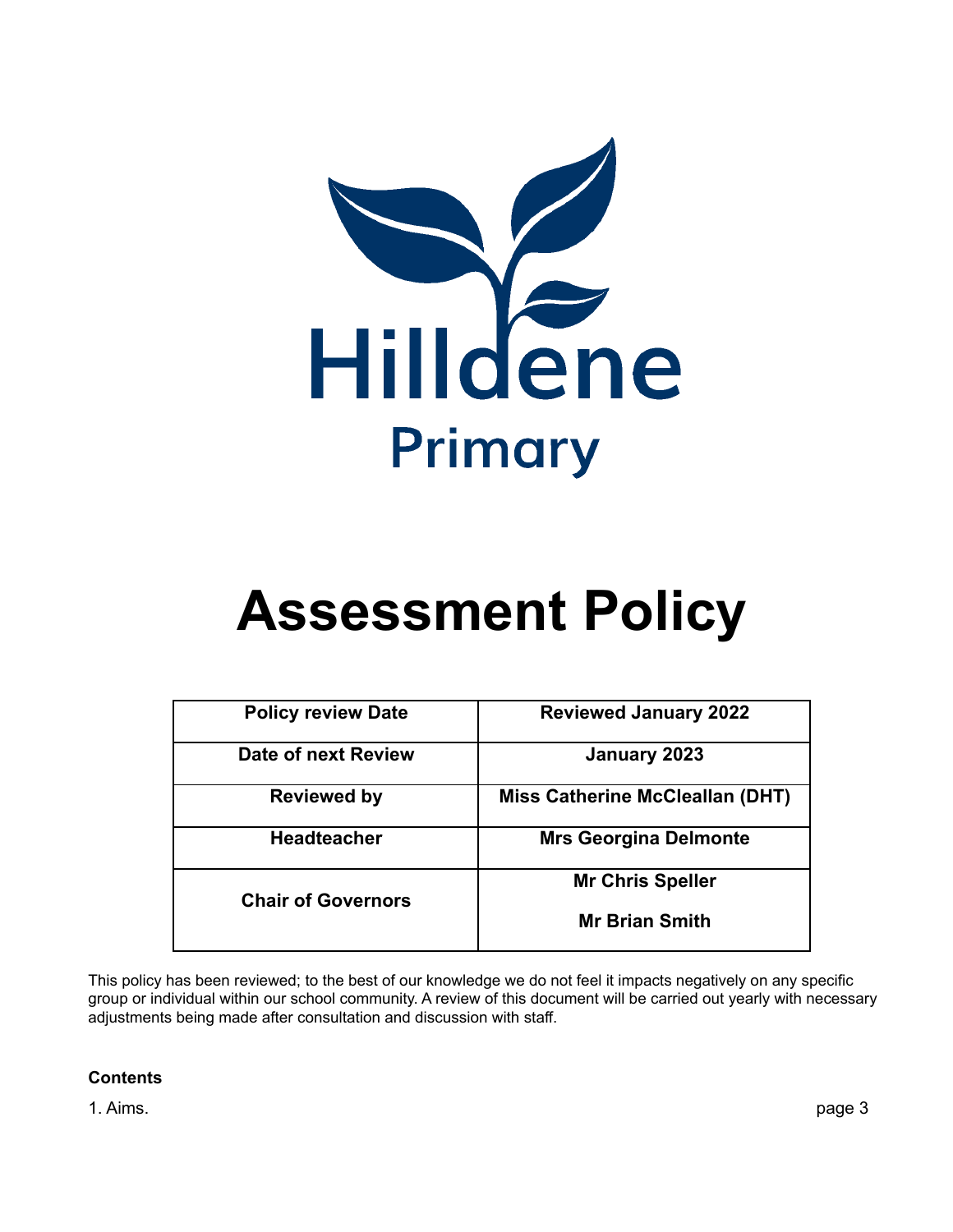

| 2. Legislation and guidance.   | page 3  |
|--------------------------------|---------|
| 3. Principles of assessment    | page 3  |
| 4. Assessment approaches.      | page 3  |
| 5. Collecting and using data.  | page 6  |
| 6. Reporting to parents.       | page 7  |
| 7. Inclusion.                  | page 7  |
| 8. Training.                   | page 8  |
| 9. Roles and responsibilities. | page 8  |
| 10. Monitoring.                | page 9  |
| 11. Links with other policies. | page 9  |
| 12. Appendices                 | page 10 |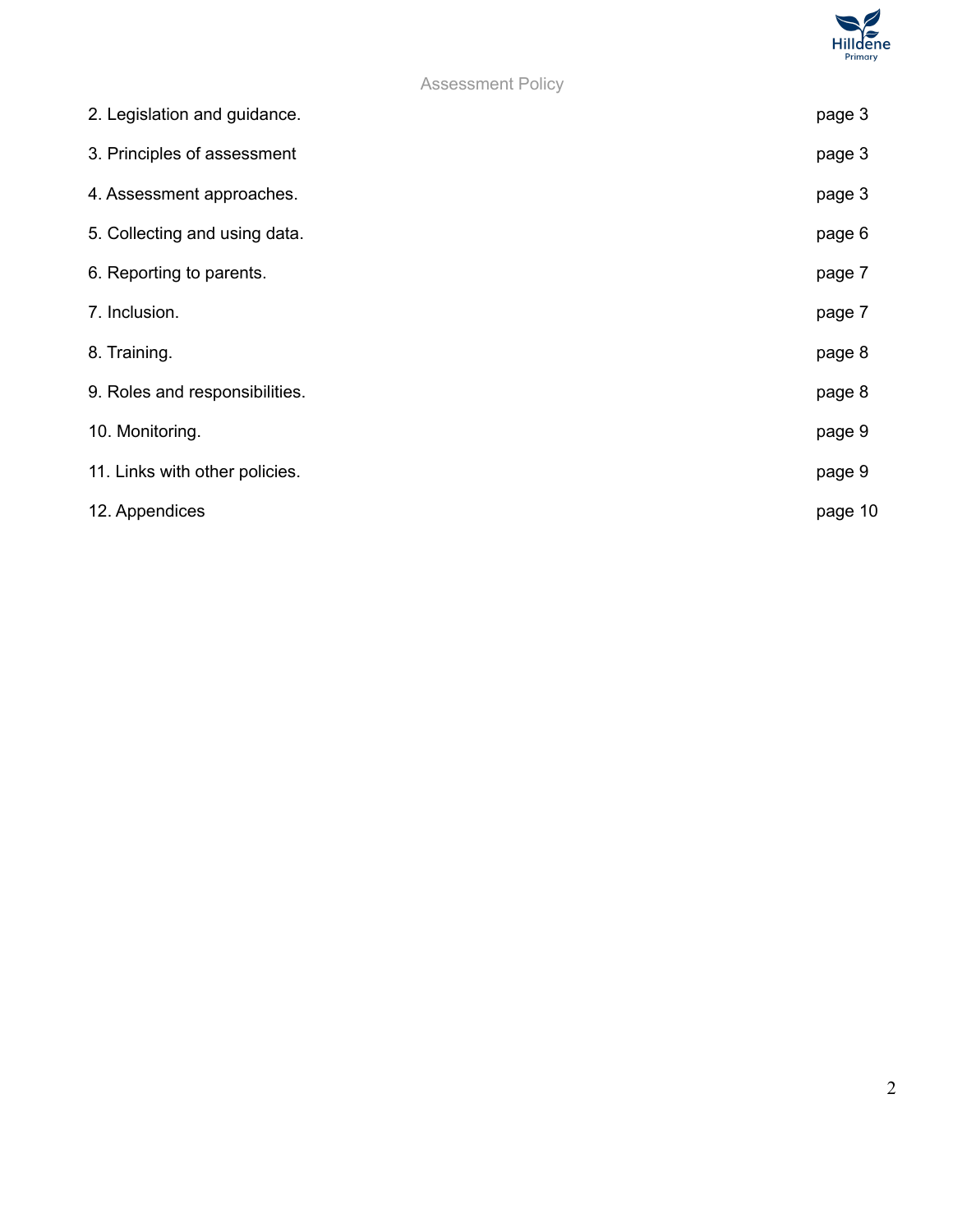

# **1. Aims**

This policy aims to:

- Provide clear guidelines on our approach to formative and summative assessment.
- Establish a consistent and coherent approach to recording summative assessment outcomes and reporting to parents.
- Clearly set out how and when assessment practice will be monitored and evaluated
- ●

# **2. Legislation and guidance**

Schools have been free to develop their own approaches to assessment since the National Curriculum levels were removed in 2014.

This policy refers to:

- The recommendations in the final report of the [Commission](https://www.gov.uk/government/publications/commission-on-assessment-without-levels-final-report) on Assessment without Levels
- Statutory reporting requirements set out in the Education (Pupil [Information\)](http://www.legislation.gov.uk/uksi/2005/1437/schedule/1/made) (England) Regulations 2005: [schedule](http://www.legislation.gov.uk/uksi/2005/1437/schedule/1/made) 1

# **3. Principles of assessment**

Assessment of pupils should:

- to be formative, provide information for the teacher to plan the next steps in the children's learning;
- to be diagnostic, provide more detailed information about individual children's strengths and weaknesses;
- to be summative, provide a snapshot of each child's achievement these can be reported to parents;
- to be evaluative, allowing the school and individual teachers to evaluate how effective their teaching is;
- to inform the pupils to enable them to develop their learning.

Using the Symphony Assessment System enables staff to write specific learning objectives and identify assessment opportunities in medium term plans. In addition, the focused assessments identified in short-term plans use these learning objectives as assessment criteria. All assessment outcomes, including standardised test results, are used to evaluate current practice and to inform future planning (see Appendix 1 - Assessment Model).

# **4. Assessment approaches**

At Hilldene, we see assessment as an integral part of teaching and learning, and it is inextricably linked to our curriculum.

We use 3 broad overarching forms of assessment: day-to-day in-school formative assessment, in-school summative assessment and nationally standardised summative assessment.

# **4.1 In-school formative assessment**

Effective in-school formative assessment enables: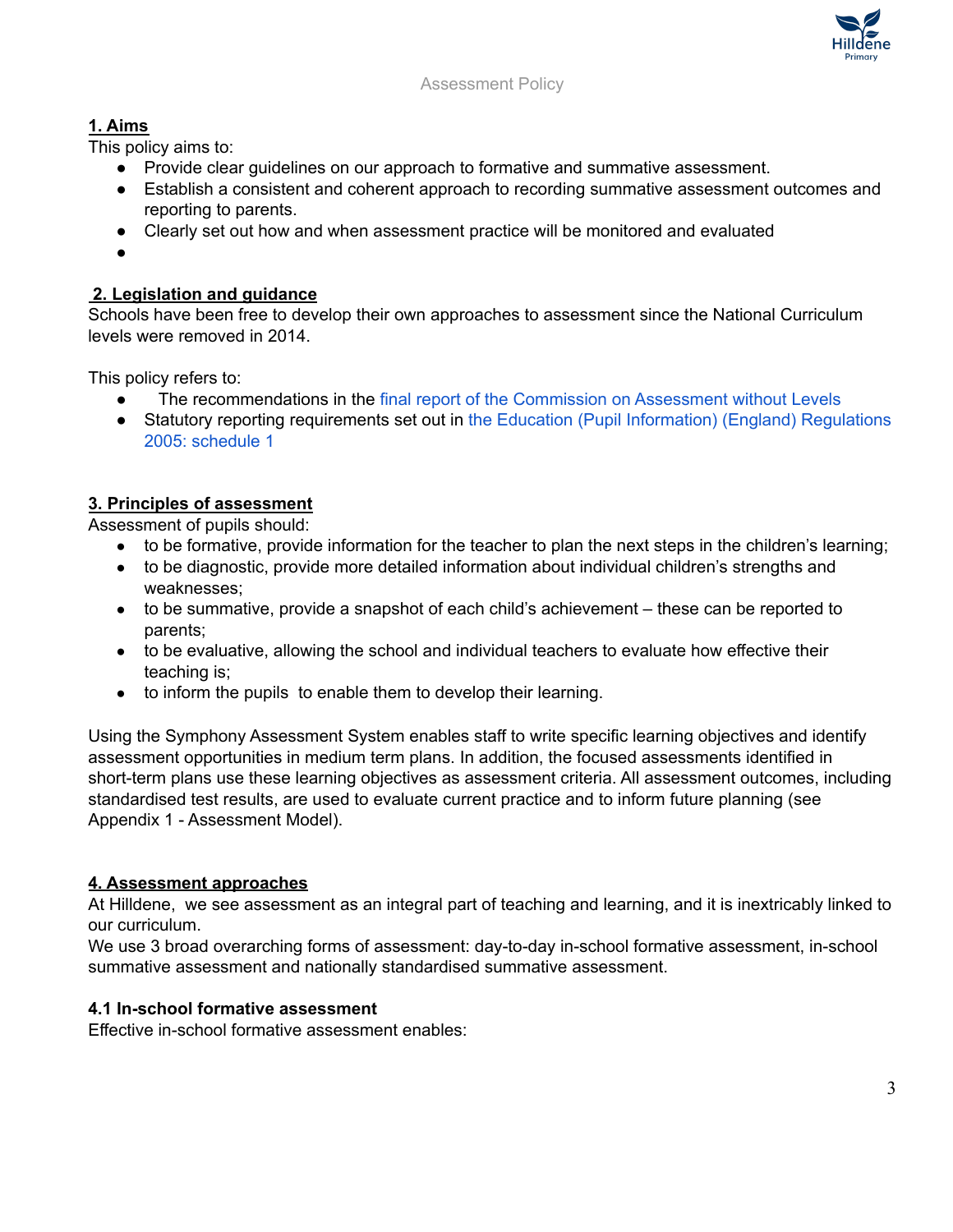

- Teachers to identify how pupils are performing on a continuing basis and to use this information to provide appropriate support or extension, evaluate teaching and plan future lessons.
- Pupils to measure their knowledge and understanding against learning objectives, and identify areas in which they need to improve
- Parents to gain a broad picture of where their child's strengths and weaknesses lie, and what they need to do to improve (which is discussed during Parents Evening meetings in the autumn and spring terms).

# **Assessing Pupil Progress (Symphony Assessment System)**

Symphony assessments are used to provide teachers with end of year expectations (objectives), these are used as part of ongoing assessments for pupils' work, during lessons and marking. They are also used to inform planning and identify areas of development for pupils. The Symphony assessment system is also used to track progress and attainment for pupils. Teachers use this as a summative assessment to assess pupils at the end of each term.

For other forms of formative assessment see Appendix 1 - types of assessment.

# **4.2 In-school summative assessment**

Effective in-school summative assessment enables:

- School leaders monitor the performance of pupil cohorts, identify where interventions may be required, and work with teachers to ensure pupils are supported to achieve sufficient progress and attainment.
- Teachers evaluate learning at the end of a unit or period and the impact of their own teaching.
- Pupils to understand how well they have learned and understood a topic or course of work taught over a period of time. It should be used to provide feedback on how they can improve.
- Parents to stay informed about the achievement, progress and wider outcomes of their child across a period

# **Marking & Feedback**

Whilst marking work, teachers are assessing pupil's achievements and noting areas of difficulty. The Marking & Feedback Policy ensures a consistent approach to marking and feedback throughout the school (see school Marking & Feedback policy).

# **National Curriculum Assessments (SATs)**

End of key stage National Curriculum assessments (SATs) are undertaken in line with statutory requirements. They are used to monitor pupils' progress and to identify strengths and areas of development in curriculum delivery. The school leadership team analyse the SATs results and consider the implications for the content and delivery of the curriculum in each key stage. This information is shared with the staff. Pupil progress across the school, from Year 1 to Year 6, is tracked using the Symphony Assessment System. Teachers are expected to analyse the results in consultation with the Headteacher, Deputy Headteacher, Assistant Headteachers, Year Group Leaders and subject leaders.

# **End of Key Stage Assessments**

Year 2 and Year 6 teachers set a range of work to enable them to assess pupils attainment. Some of this work is carried out under test conditions so that the staff can assess the effect this has on the pupils and so they become accustomed to the process. Teachers use the results from this work and the information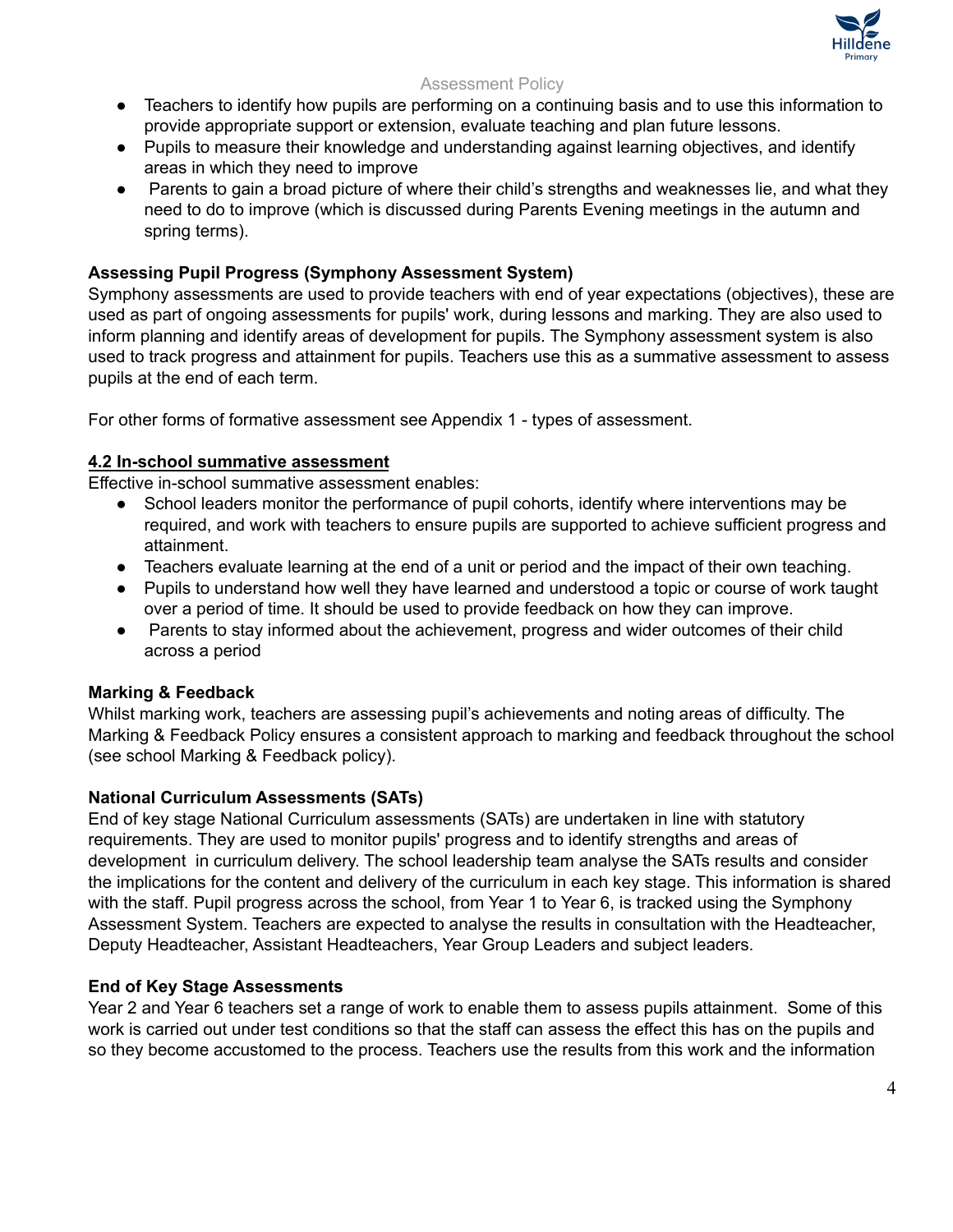

stored in their assessment folders to decide the children's Symphony grades. Class teachers, along with the year group leader, make these judgments, with support from the subject leaders, the Deputy Headteacher and Assistant Headteachers if required. InInternal moderation is used to validate teacher assessment across the school. This moderation is supportive and allows teachers to moderate others' similar pieces of work completed by other pupils. Teacher assessment at Key Stage 1 is moderated by the local authority; Key Stage 2 writing is also moderated by the local authority. The school also takes part in external moderation; involving other local schools, to further validate teacher assessment.

## **Multiplication Tables Check**

At the end of Year 4 pupils will be required to complete a multiplication table check test which will test if they are able to recall times tables facts fluently. This has been designed to ensure schools are able to identify those pupils who will need additional support for multiplication tables going into year 5.

# **Year 1 Phonic Screening Test**

Year 1 pupils undertake a statutory phonic screening test in June. The test is carried out in line with set guidance provided by the Department of Education. Pupils are assessed formally and informally throughout the year and the assessment is used to address gaps in learning and plan next steps. Pupils who do not meet the national expectations at the end of Year 1 will re-sit the test at the end of Year 2. A thorough assessment will be taken of those children to ensure they pass in Year 2.

#### **Phonics Assessment (Read Write Inc. assessments)**

Pupils in Reception and Key Stage 1 are assessed in phonics every six to eight weeks in order to assess the pupils progress and to ensure they are in the correct phonics groups. The groups are fluid and if a pupil is excelling or having some difficulties they do not need to wait until the next assessment cycle.

Years 2 to 6 assess all pupils who are working below current age-related expectations in order to provide them with an intervention programme to enable them to make accelerated progress.

Any pupils who are new to the school may be given a phonics assessment to help establish their current phonics/reading attainment.

#### **Foundation Stage Assessments**

Reception pupils are required to complete an on-entry assessment that is carried out by early years practitioners and within the first six weeks of pupils starting school. This is a national assessment and data is then anaylsed within school, within the local authority and nationally. Pupils are reported as being 'on track' or 'not on track' to meet the Early Learning Goals by the end of the pupils' Reception year.

All pupils in Nursery and Reception have a learning profile which is part of the statutory requirements for Early Years. This consists of observational assessments that are completed on a regular basis and capture a pupils 'wow' moments in their learning. These are captured and recorded on 2Simple, written information and record sheets are passed from the Nursery to Reception and from Reception to Year 1.

#### **4.3 Nationally standardised summative assessment**

Nationally standardised summative assessment enables: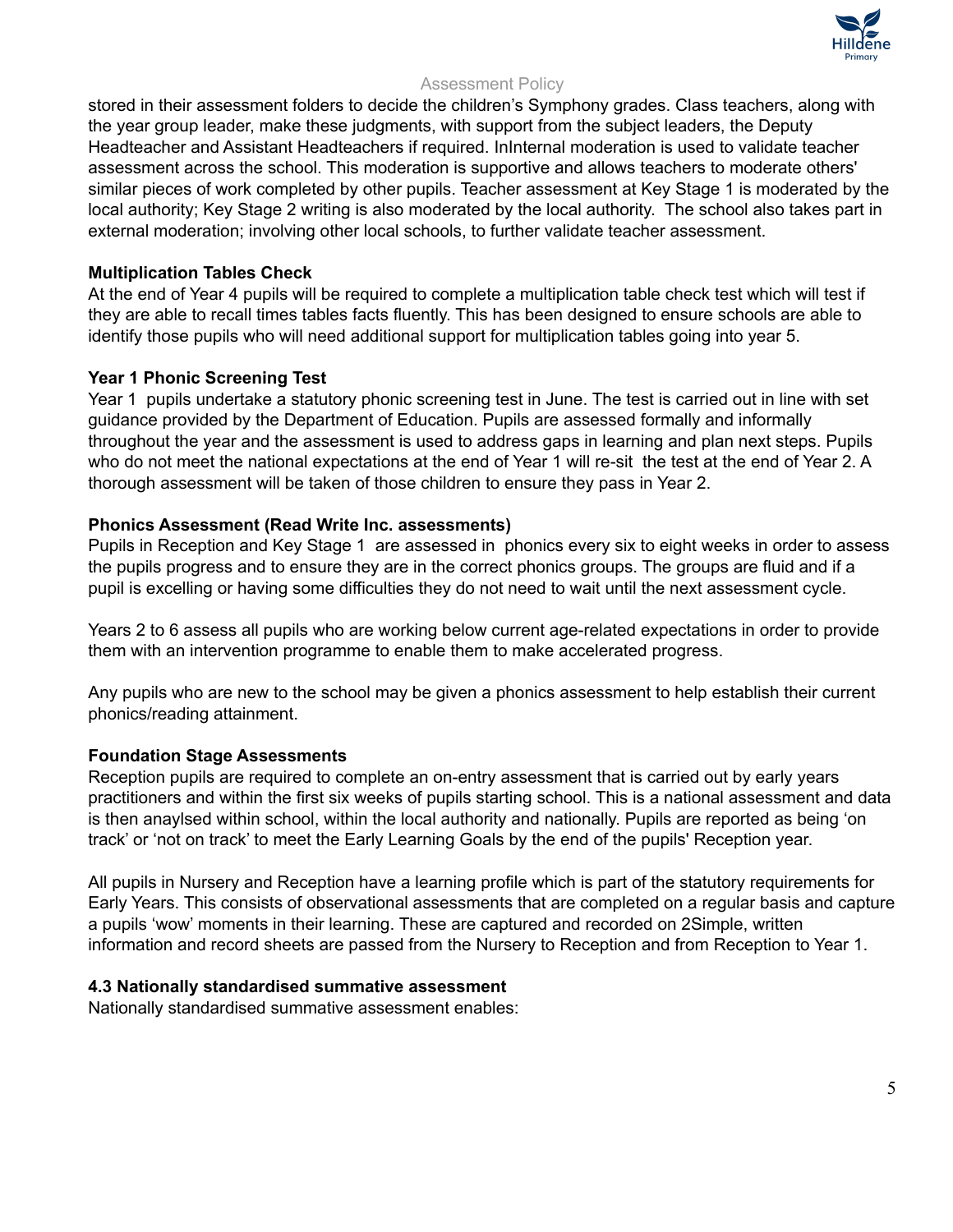

- School leaders to monitor the performance of pupil cohorts, identify where interventions may be required, and work with teachers to ensure pupils are supported to achieve sufficient progress and attainment.
- Teachers to understand national expectations and assess their own performance in the broader national context.
- Pupils and parents to understand how pupils are performing in comparison to pupils nationally

Nationally standardised summative assessments include:

- Early Years Foundation Stage (EYFS) profile at the end of reception
- Phonics screening check in year 1
- National Curriculum tests and teacher assessments at the end of Key Stage 1 (year 2) and Key Stage 2 (year 6)
- Multiplication Check at the end of Year 4

# **5. Collecting and using data**

Data is collated and records for each pupil in all year groups and at different points in the year to demonstrate progress.

#### **Records**

Records of end of unit assessments, formative assessments, SATs results, phonics tracking and Teacher Assessments (TAs) are kept in pupil record files, with the more formal information also being recorded onto SIMS.

The SATs results and TAs are duplicated in the school's results/tracking database. Symphony assessment grids are kept in a separate folder and/or in the front of pupil books.

Reading records are kept for each pupil and used as a focus for development. Home/school reading records are monitored regularly.

The progress of pupils receiving extra support is monitored by the member of staff delivering the support. Learning Support Assistants report on assessment outcomes to the class teacher and to the SENDCo. These records enable the class teacher to assess the progress made by each pupil and are an important part of the formative assessment needed for future planning.

The pupil end-of-year report is available for record via the SIMS pupil information system and is available for reference.

# **Consistency of Judgements**

The consistency of teachers' judgements about standards is important if decisions are to be given credence. Teachers will often share opinions informally with subject leaders and other colleagues to clarify 'best fit' judgments or for statutory teacher assessments. Staff meetings, internal and external moderations give opportunities for teachers to compare judgements and agree standards.

# **Pupil Tracking**

To ensure that the pupil data held is accurate i.e. Pupil Tracking, the only staff members allowed to update it are the class teacher, Year Group Leader, the Deputy Headteacher or Assistant Headteachers. If any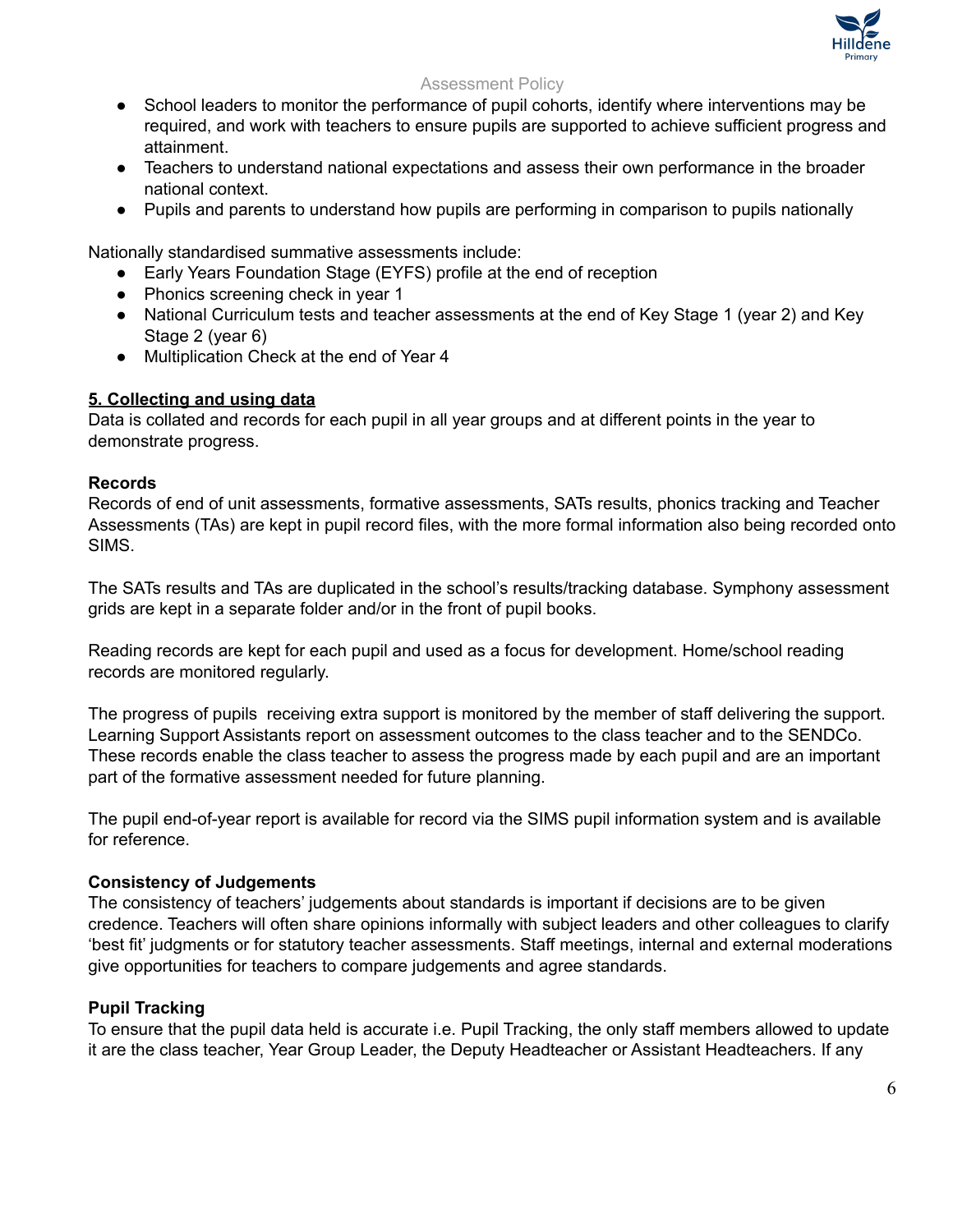

members of staff feel that any data is incorrect, they should direct their queries to the Deputy Headteacher or Assistant Headteachers who will ensure that the data is verified and updated as necessary.

Where pupils are in additional English and Maths groups/sets, as these are updated, new set lists should be given to the Deputy Headteacher who will ensure that the information is then updated. Any new assessment data available at the end of each term (see Assessment Timetable) or indeed at any time, should be given to the Deputy Headteacher or Assistant Headteachers who will ensure that Pupil Tracker is updated.

# **Curriculum Areas**

Assessment is an integral part of all curriculum delivery at Hilldene. Tracking of individual and class progress informs planning and enables systematic progression to be maintained. Assessment methods vary from formal testing to informal observation depending on the curriculum area. A skills-based curriculum will enable staff to better identify current attainment as well as the amount of progress made by each pupil.

# **6. Reporting to parents**

Parents receive a written report at the end of each academic year. In KS1 and KS2, this comments on the pupil's academic progress in the core and foundation subjects and on their skills and abilities in all areas of the curriculum, including physical, personal, social skills, attitudes and RE. SATs results are included in the reports of pupils in years 2 and 6 and teacher Symphony assessment grades in Years 1, 3, 4 and 5. Parents of pupils in the Nursery and Reception classes receive a report based on the prime areas of learning and for Reception pupils their attainment in the Early Learning Goals. Pupils are also assessed for Good Level of Development which is calculated nationally.

The reports include a comment slip for parents. In addition, parents/carers are offered the opportunity to discuss their child's report with the class teacher. Parent/teacher consultation evenings take place twice a year, in the autumn and spring terms.

Teachers are also prepared to make themselves available at the beginning or end of the school day to discuss parents' concerns. If it is not possible to speak to a parent/carer immediately, a prompt appointment will be made. If a member of staff has concerns over a pupil, they will contact the parents. Parents of children with IEPs may be given an additional opportunity to meet with staff.

Attendance is also reported to parents and includes:

- The total number of possible attendances for that pupil, and
- The total number of unauthorised absences for that pupil, expressed as a percentage of the possible attendances

#### **7. Inclusion Equal Opportunities**

As outlined above, assessment plays an integral part in identifying the individual needs of all pupils. It enables pupils with SEND (Special Educational Needs or Disability) and EAL children (English as an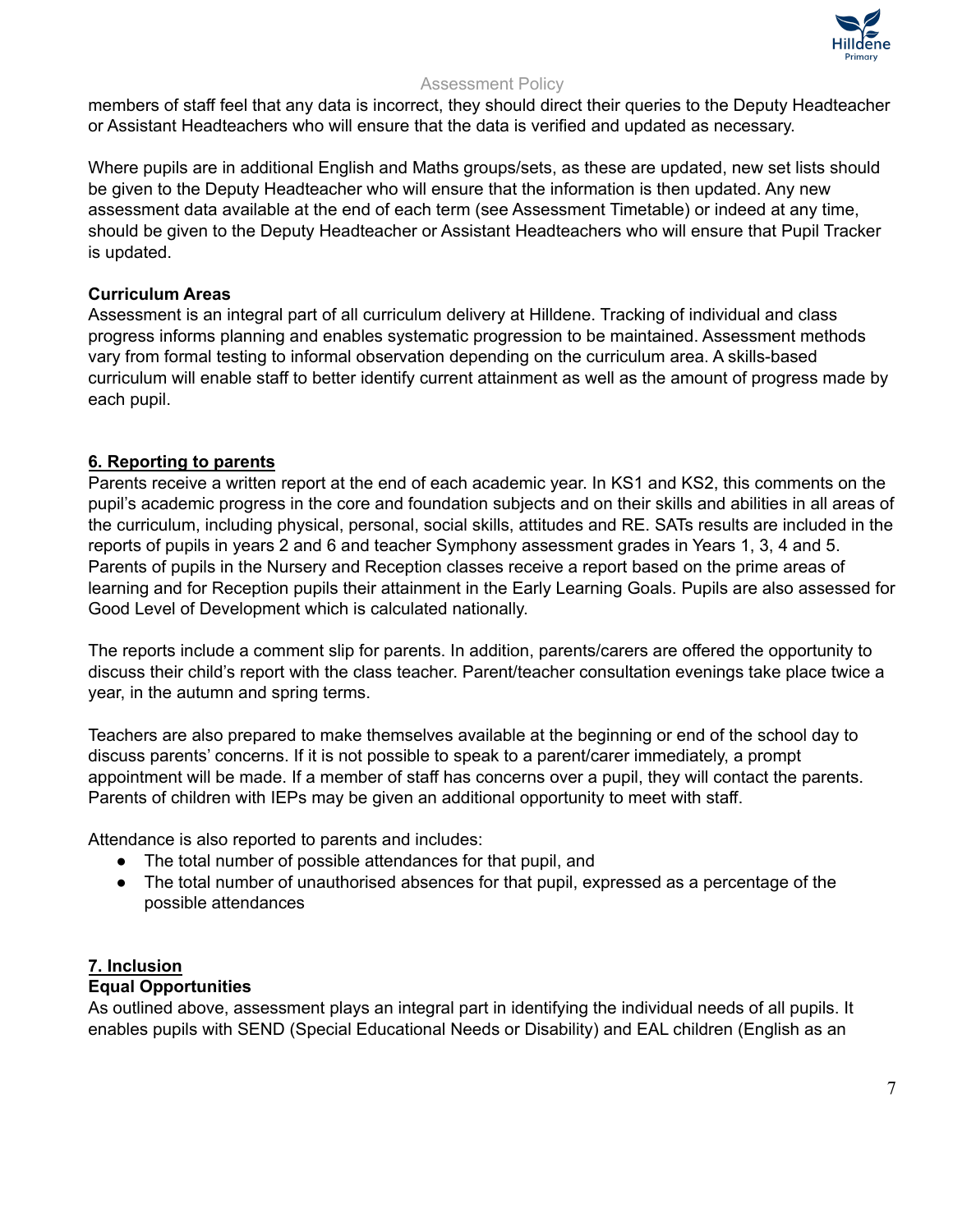

Additional Language) to be given a differentiated curriculum which meets their needs. In addition, the assessment policy at Hilldene ensures that identification of these pupils is systematic and effective.

# **Special Educational Needs or Disability**

When assessment indicates a pupil may have special educational needs, the SENDCo is informed and the pupil's progress is carefully monitored. Further assessments focusing on the pupil's specific need will then take place, as outlined in the Inclusion policy. For all children at SEND stage 'SEN support' or above, an Individual Education Plan will be implemented. These are reviewed termly and new targets are set if they have been met. This is part of the access, plan, do cycle. The pupil's IEP is a working document and should be used to record progress, evidence where a pupil is needing additional support and to inform future planning. If a pupil is not successfully meeting targets set then this may be escalated further and a decision regarding the need for a Educational Health Care Plan may be made with the support of the SENDCo and other outside agencies

The principles of this assessment policy apply to all pupils, including those with special educational needs or disabilities.

Assessment will be used diagnostically to contribute to the early and accurate identification of pupils' special educational needs and any requirements for support and intervention.

We will use meaningful ways of measuring all aspects of progress, including communication, social skills, physical development, resilience and independence. We will have the same high expectations of all pupils. However, this should account for the amount of effort the pupil puts in as well as the outcomes achieved. For pupils working below the national expected level of attainment, our assessment arrangements will consider progress relative to pupil starting points, and take this into account alongside the nature of pupils' learning difficulties.

# **8. Training**

Throughout the year, teachers will participate in CPD relating to assessing pupils. This is ongoing development and may be identified through inconsistencies with data, pupil progress meetings or through observations.

Teaching staff participate within cross school writing moderation once a term; to develop ongoing professional dialogue around the assessing of writing and provides opportunities for teaching staff to demonstrate their understanding of the writing assessment process. It is also an opportunity for SLT to identify where further support is needed to ensure all teaching staff are confident and accurate when assessing pupils' writing.

Teachers in Reception, year 2 and 6 have opportunities to attend HES CPD sessions regarding the ongoing assessment of pupils (in Reception and year 2) and the end of Key Stage assessments. This enables them to develop their knowledge and understanding of assessment at the end of each primary key stage.

# **9. Roles and responsibilities**

The overall responsibility for assessment belongs to the school leadership team. Year Group Leaders are responsible for ensuring formative and summative assessments are implemented in accordance with the school's policies and procedures and data submitted within the allocated time frame. Class teachers are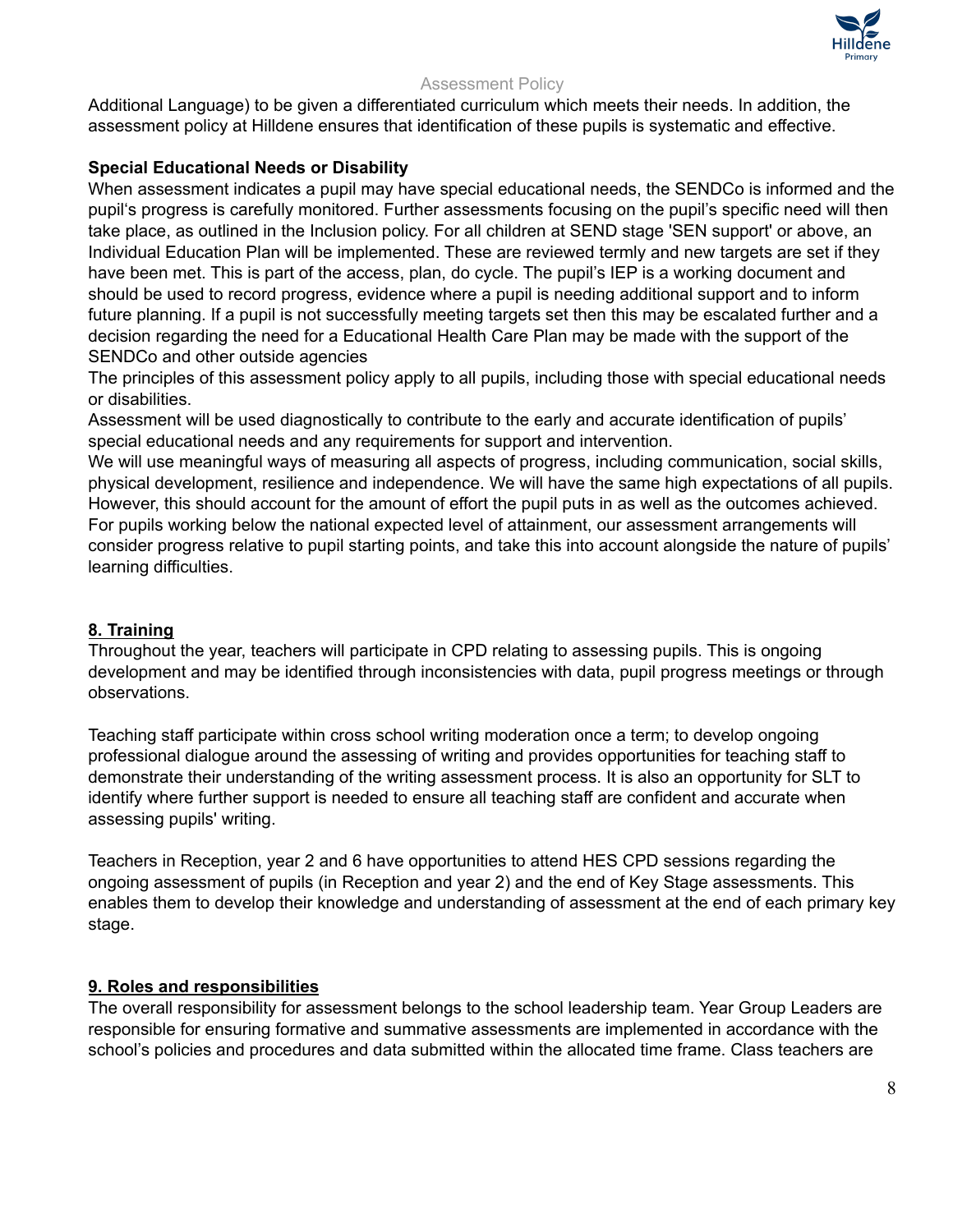

responsible for assessment of the children in their care. The analysis of termly assessments will be completed by the Deputy Headteacher, Assistant Headteachers and Year Group Leaders. Subject Leaders and their teams are responsible for monitoring assessment within their subject area.

# **9.1 Governors**

Governors are responsible for:

- Being familiar with statutory assessment systems as well as how the school's own system of non-statutory assessment captures the attainment and progress of all pupils.
- Holding school leaders to account for improving pupil and staff performance by rigorously analysing assessment data

# **9.2 Senior Leadership Team**

The headteacher is responsible for:

- Ensuring that the policy is adhered to
- Monitoring standards in core and foundation subjects
- Analysing pupil progress and attainment, including individual pupils and specific groups
- Prioritising key actions to address underachievement
- Reporting to governors on all key aspects of pupil progress and attainment, including current standards and trends over previous years

# **9.3 Teachers**

Teachers are responsible for following the assessment procedures outlined in this policy.

# **10. Monitoring**

This policy will be reviewed annually by the Senior Leadership Team. At every review, the policy will be shared with the governing board. All teaching staff are expected to read and follow this policy.

The school leadership team will monitor class assessment and progress records. The school leadership team and curriculum leaders will also monitor pupil work samples on a termly basis. This will include monitoring of assessment. A staff meeting will be held at least once a year to evaluate the success and usefulness of the procedures in the assessment policy.

Middle Leaders are responsible for ensuring that the policy is followed within their year groups and ensure that individuals are supported if they are unsure.

The Deputy Headteacher and Assistant Headteachers will monitor the effectiveness of assessment practices across the school, through:

- moderation
- lesson observations
- learning walks
- book looks
- pupil progress meetings
- informal / formal meetings with individual teachers or year groups
- providing support during PPA sessions.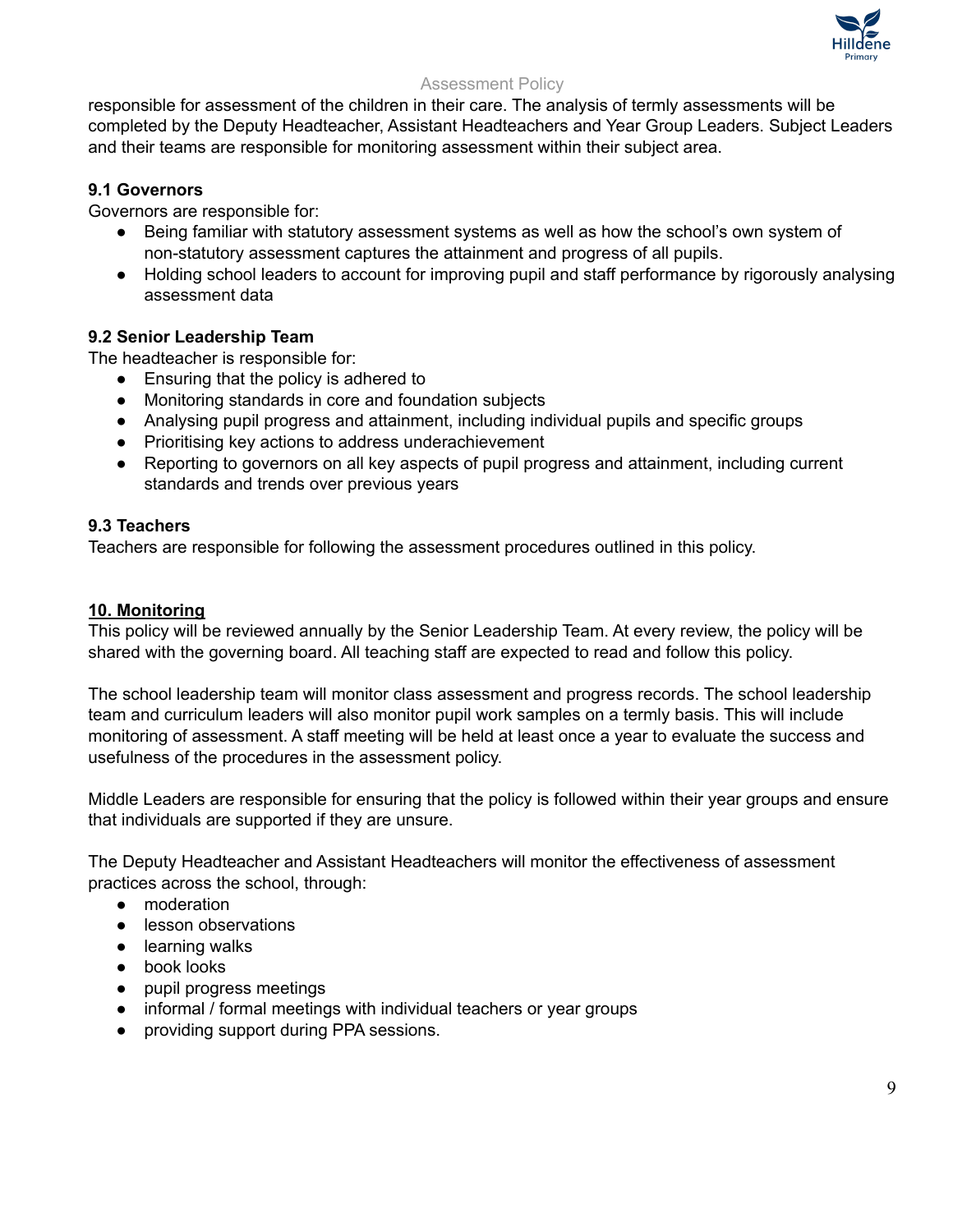

# **11. Links with other policies**

This assessment policy is linked to:

- Curriculum policy
- Marking and Feedback policy Marking and [Feedback](https://docs.google.com/document/d/1Gk17Odc3E63sNHMfdZ3FF4fXVU_876mEwzZXdB_kulE/edit) Policy 2021 Google Docs
- Early Years Foundation Stage policy and procedures [Early\\_Years\\_Foundation\\_Stage\\_Policy\\_Dec-2021](https://docs.google.com/document/d/1EBK1hvEU37qiZcObgI4iQwo5XvpCEnCLnvtoceQ8WrM/edit) - Google Docs

# **Appendices:**

# **Appendix 1 - Types of assessment:**

| <b>Assessment for learning (Responsive</b>                                                                                                                                                                                                                                          | <b>Assessment of learning</b>                                                                                                                                                                                                                                                                                                                                                               |
|-------------------------------------------------------------------------------------------------------------------------------------------------------------------------------------------------------------------------------------------------------------------------------------|---------------------------------------------------------------------------------------------------------------------------------------------------------------------------------------------------------------------------------------------------------------------------------------------------------------------------------------------------------------------------------------------|
| Teaching)                                                                                                                                                                                                                                                                           | (Often referred to as summative assessment)                                                                                                                                                                                                                                                                                                                                                 |
| (Often referred to as formative assessment)                                                                                                                                                                                                                                         |                                                                                                                                                                                                                                                                                                                                                                                             |
| <b>Purposes</b>                                                                                                                                                                                                                                                                     | <b>Purposes</b>                                                                                                                                                                                                                                                                                                                                                                             |
| Assessment for learning will:                                                                                                                                                                                                                                                       | Assessment of learning will:                                                                                                                                                                                                                                                                                                                                                                |
| provide insight into pupils' learning for both                                                                                                                                                                                                                                      | provide a summary judgement about what has been                                                                                                                                                                                                                                                                                                                                             |
| pupils and teachers                                                                                                                                                                                                                                                                 | learned at a specific point in time                                                                                                                                                                                                                                                                                                                                                         |
| promote success for all                                                                                                                                                                                                                                                             | establish national benchmarks about what pupils can                                                                                                                                                                                                                                                                                                                                         |
| support the target-setting process                                                                                                                                                                                                                                                  | $\bullet$                                                                                                                                                                                                                                                                                                                                                                                   |
| enable continuous reflection on what pupils                                                                                                                                                                                                                                         | do and about school performance                                                                                                                                                                                                                                                                                                                                                             |
| know now and what they need to know                                                                                                                                                                                                                                                 | show what pupils can do without support                                                                                                                                                                                                                                                                                                                                                     |
| next                                                                                                                                                                                                                                                                                | $\bullet$                                                                                                                                                                                                                                                                                                                                                                                   |
| provide a measure that has a value                                                                                                                                                                                                                                                  | inform the target setting process                                                                                                                                                                                                                                                                                                                                                           |
| promote immediate intervention and link                                                                                                                                                                                                                                             | hold the school to account                                                                                                                                                                                                                                                                                                                                                                  |
| judgments to the LO                                                                                                                                                                                                                                                                 | identify areas for subsequent intervention                                                                                                                                                                                                                                                                                                                                                  |
| <b>Implications for teaching</b><br>The teacher will:<br>provide regular oral and written feedback<br>$\bullet$<br>which identifies strengths and areas of<br>development<br>promote pupils involvement in<br>self-assessment<br>act on information to inform curricular<br>targets | <b>Implications for teaching</b><br>The teacher will:<br>assess each pupil termly through teacher assessment<br>and tests<br>identify gaps in pupils' knowledge and understanding<br>$\bullet$<br>identify areas of development in the curriculum which<br>$\bullet$<br>can guide future planning<br>implement strategies to accelerate progress to meet<br>$\bullet$<br>Hilldene's targets |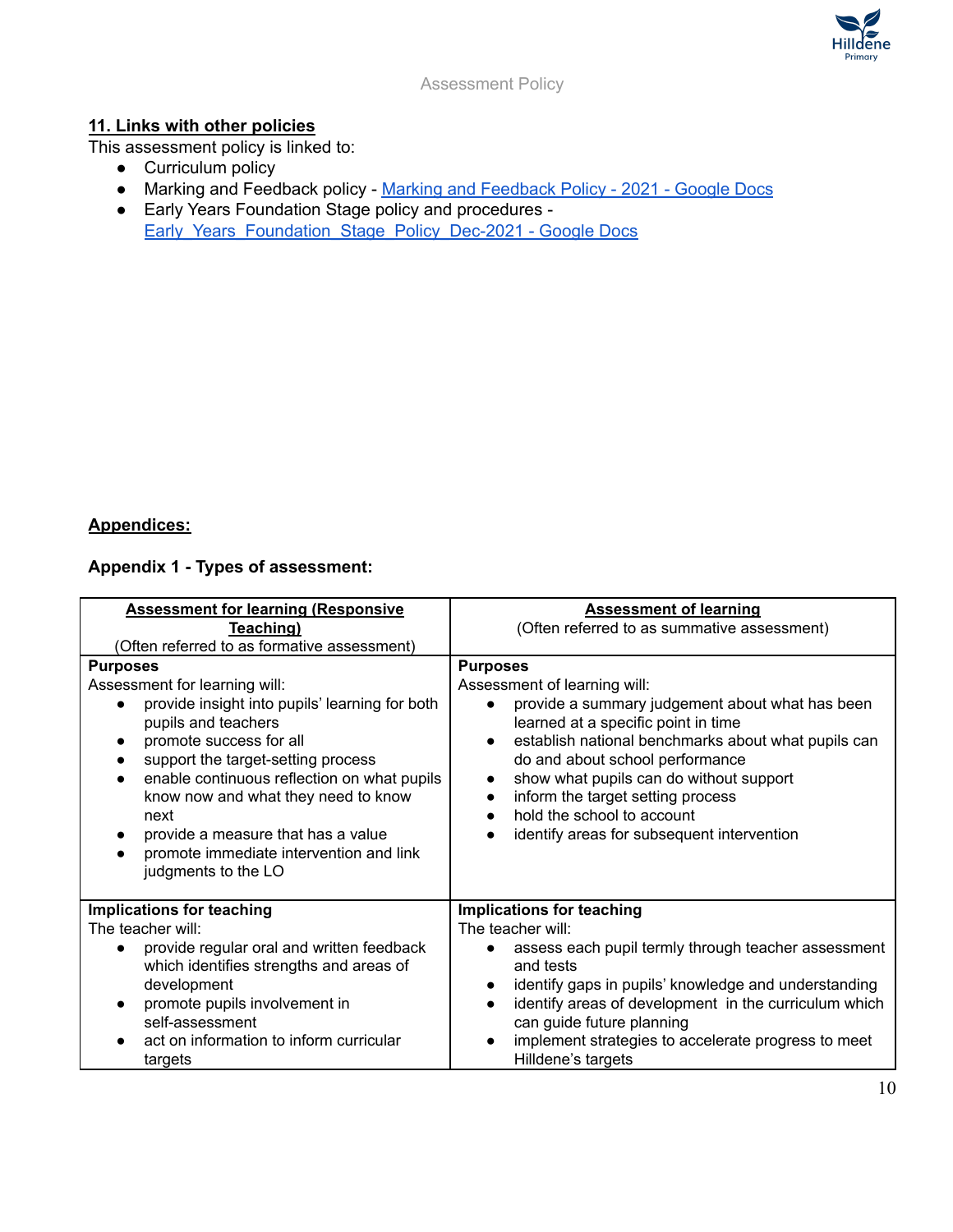

| plan against what children know/can do<br>$\bullet$<br>provide opportunities for pupils to<br>demonstrate their achievements<br>make standards and objectives explicit to<br>pupils<br>promote inclusion by attending to all pupils'<br>learning needs<br>engage pupils in rich questioning with 'wait'<br>time<br>build in time for focused observation of<br>teacher-directed and child-initiated activity                                                                                                                                         | mark and measure against national expectations<br>$\bullet$                                                                                                                                                                                                                                                                                                                                                                                                                                                |
|------------------------------------------------------------------------------------------------------------------------------------------------------------------------------------------------------------------------------------------------------------------------------------------------------------------------------------------------------------------------------------------------------------------------------------------------------------------------------------------------------------------------------------------------------|------------------------------------------------------------------------------------------------------------------------------------------------------------------------------------------------------------------------------------------------------------------------------------------------------------------------------------------------------------------------------------------------------------------------------------------------------------------------------------------------------------|
| Impact on learning and the learner<br>The pupil will:<br>know what standards are required<br>$\bullet$<br>know what has been achieved against<br>$\bullet$<br>known success criteria and what to do to<br>improve<br>gain confidence, motivation and<br>self-esteem as a learner<br>improve own self-evaluation skills<br>make progress                                                                                                                                                                                                              | Impact on learning and the learner<br>The pupils and parents will:<br>be able to gauge their performance against previous<br>$\bullet$<br>scores<br>be able to measure their performance against<br>$\bullet$<br>externally agreed standards<br>have a measure of performance at the end of EYFS,<br>KS1 and KS2                                                                                                                                                                                           |
| <b>Issues for school leaders</b><br>Leaders will:<br>define roles and ensure responsibilities are<br>$\bullet$<br>clear in relation to assessment tasks<br>make arrangements to monitor the<br>$\bullet$<br>progress of individuals and groups<br>monitor the quality of teacher assessment<br>$\bullet$<br>keep parents/carers informed<br>use assessment information to inform<br>School Development Plan                                                                                                                                          | <b>Issues for school leaders</b><br>Leaders will:<br>ensure Hilldene complies with statutory assessment<br>$\bullet$<br>arrangements and this policy<br>monitor delivered curriculum<br>$\bullet$<br>make arrangements to monitor the progress of<br>individuals and groups<br>involve governors in their accountability role<br>$\bullet$<br>keep parents/carers informed<br>$\bullet$<br>use assessment information to inform School<br>Development Plan<br>monitor the impact of the planned curriculum |
| <b>Assessment methods</b><br>(This process relies on talking)<br>Observation (in class or through IRIS<br>software)<br>Discussion about work in progress<br>Questioning to prompt new thinking<br>Feedback to specify attainment, identify<br>difficulties, specify improvement, construct<br>achievement and identify curricular targets<br>An agreed range of techniques, including:<br>Red/yellow/green cards<br>o<br>In a nutshell<br>o<br>Reflection dice<br>o<br><b>Galloping Gallery</b><br>0<br>Success criteria<br>0<br>Hot/cold tasks<br>o | <b>Assessment methods</b><br>(Product focus; written, recorded, performed)<br>Testing<br>Marking to Symphony grades (KS1 & KS2)<br>Time limited tasks<br>Closed tasks<br>Formulated tasks                                                                                                                                                                                                                                                                                                                  |
| Pedagogy<br>A range of teaching methods should be adopted as<br>pupils learn in a variety of ways.                                                                                                                                                                                                                                                                                                                                                                                                                                                   | Pedagogy<br>A range of teaching methods should be adopted as pupils<br>learn in a variety of ways.                                                                                                                                                                                                                                                                                                                                                                                                         |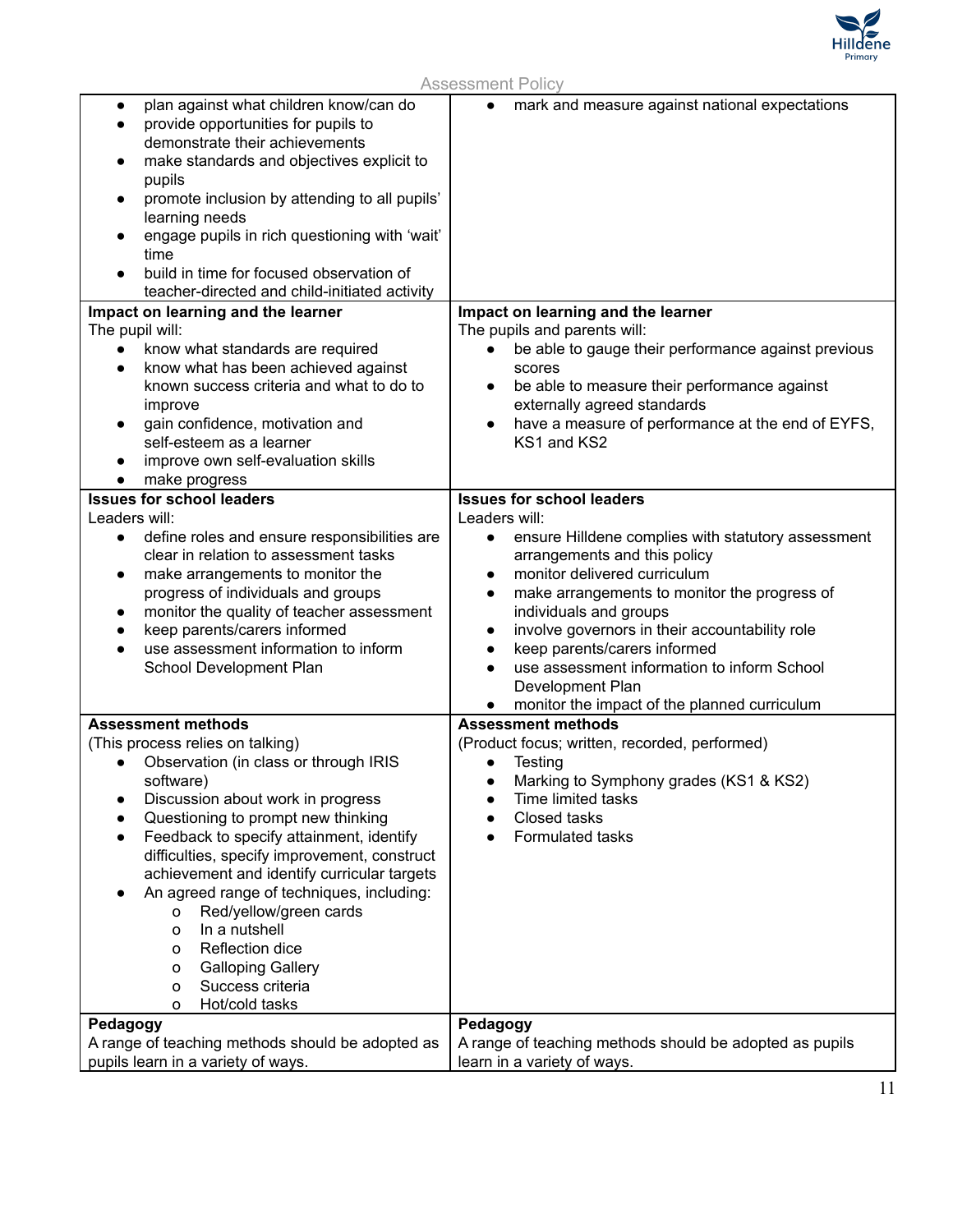

| Shared learning objectives/intentions<br>Preparation and rehearsals<br>$\bullet$<br>Variety of different questions<br>Adapting to the expected 'test routine'<br>Variety of different test questions<br>Modelling<br>$\bullet$<br>Scaffolding<br>Revision<br>Demonstrating<br>Test techniques<br>$\bullet$<br>Explaining<br><b>Timed activities</b><br><b>Differentiation</b><br>Independent working<br>$\bullet$<br>Undifferentiated tasks e.g. KS2 tests<br>Exemplification of standards<br>$\bullet$<br>Tiered tasks/tests e.g. KS1 papers<br>Shared criteria for the next step<br>$\bullet$<br>Shared involvement/construction of an<br>Quantitative recording e.g. marks, grades<br>activity<br>Guided tasks<br>Independent working<br>Collaborative working and partnerships |  |
|------------------------------------------------------------------------------------------------------------------------------------------------------------------------------------------------------------------------------------------------------------------------------------------------------------------------------------------------------------------------------------------------------------------------------------------------------------------------------------------------------------------------------------------------------------------------------------------------------------------------------------------------------------------------------------------------------------------------------------------------------------------------------------|--|
| Qualitative recording, e.g. marks<br>Pupil self-evaluation                                                                                                                                                                                                                                                                                                                                                                                                                                                                                                                                                                                                                                                                                                                         |  |
| <b>Evidenced by</b><br><b>Evidenced by</b><br>Reflection<br>Pupils finished product, (written or verbal)<br>$\bullet$<br>Observational assessment (observing a pupil show<br>Drafting/editing<br>$\bullet$<br>their knowledge and understanding).<br>Revisiting<br>Exploration<br>Interaction and collaboration<br>Talking<br>Pupils' self-evaluation<br>Pupils' improved self-esteem                                                                                                                                                                                                                                                                                                                                                                                              |  |

# **Appendix 2 - Assessment Model**

#### **Curriculum Coverage:**

Long term planning - Schemes of Work in core and foundation curriculum areas Medium term planning - Identifies key skills, learning objectives and assessment foci Short term planning - Outlines planned work

- Identified key skills
- Identifies specific assessment opportunities
- Builds upon prior assessment
- Includes opportunities for deep marking

#### **Recording of assessment**

All SATs, teacher assessments (core subjects) and standardised test results are recorded on system for Y6 and manually for other year groups. They are monitored by Year Group Leaders and the school leadership team.

## **Individual records**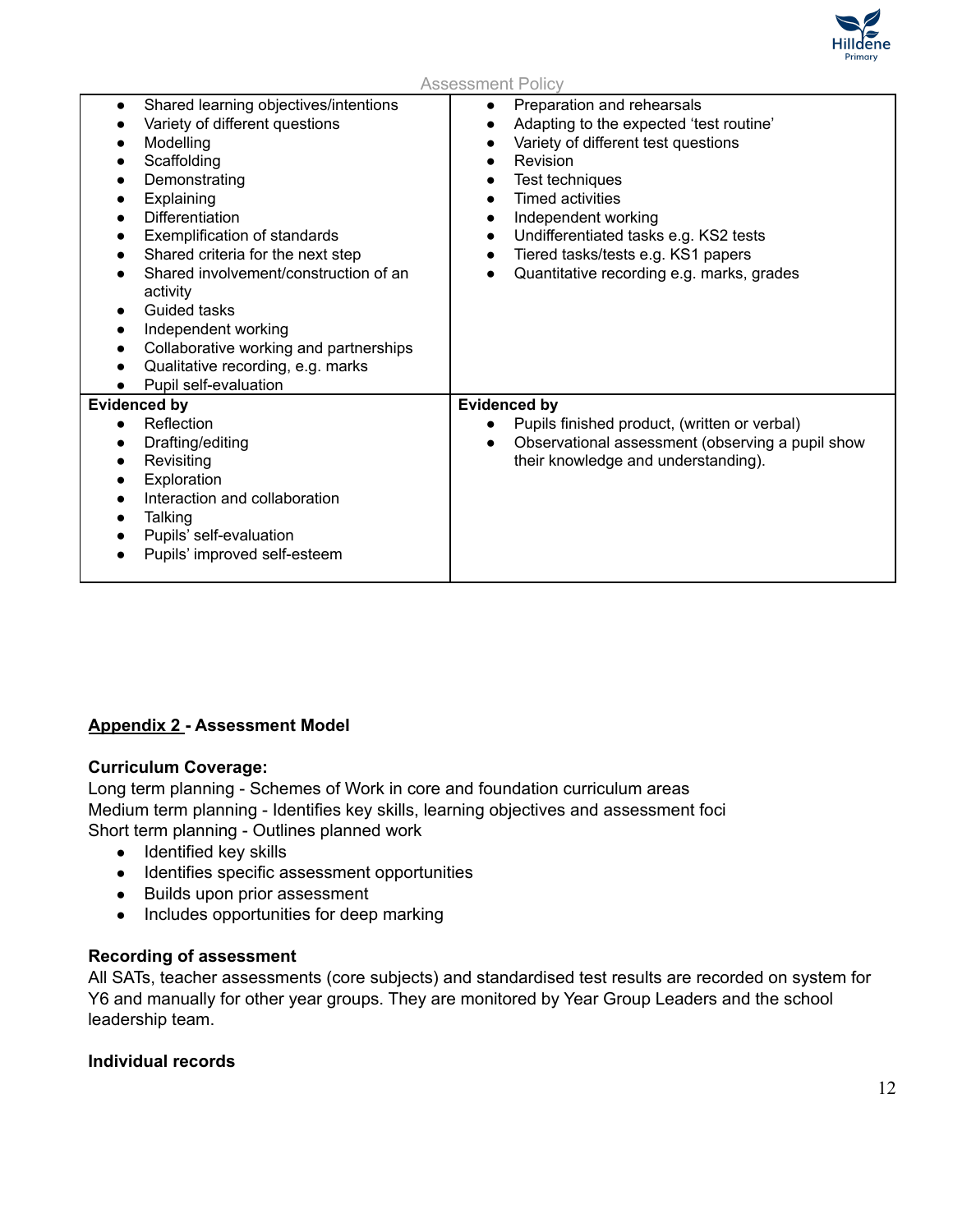

- Attainment in foundation subjects will be noted in end of year reports to parents.
- Half-termly teacher assessments in core subjects to be updated on the pupil recording sheet.
- Targets for reading, writing and maths Symphony grades to be made for each child at the beginning of the academic year, and recorded on the school tracking system.

# **Class/Group records**

- Class tracking records include identification of significant progress/problems.
- Symphony assessments for reading, writing and maths (completed at the end of a unit)
- Symphony assessments for foundation subjects (annually June).
- End of unit assessments (as appropriate).
- Guided/Individual reading records, with comments related to assessment foci.

#### **Assessment outcomes**

- The school leadership team & Year Group Leaders analyse SATs results and discuss with staff to inform teaching and learning.
- All assessment outcomes, including standardised test results, are used to inform future planning with all gaps in learning addressed.
- Identify performance management pupil progress targets.
- Inform provision mapping.

| YR | Autumn Term                                                                                                                                                                    | Spring Term                                                                                                                                                                                       | Summer Term                                                                                                                                                                                                                   |
|----|--------------------------------------------------------------------------------------------------------------------------------------------------------------------------------|---------------------------------------------------------------------------------------------------------------------------------------------------------------------------------------------------|-------------------------------------------------------------------------------------------------------------------------------------------------------------------------------------------------------------------------------|
| N  | Baseline assessment<br>carried out and recorded<br>on SIM <sub>s</sub><br>Continuous on-going<br>assessment via<br>observational assessment                                    | Continuous on-going assessment<br>via observational assessment<br>Assessment against Early<br>Learning Goals to gather<br>evidence to determine whether a<br>pupil in 'on-tack' or 'not on-track' | Continuous on-going assessment<br>via observational assessment<br>Assessment against Early<br>Learning Goals to gather<br>evidence to determine whether a<br>pupil in 'on-tack' or 'not on-track'                             |
| R  | Baseline assessment<br>carried out and submitted<br>to on the Reception<br>Baseline portal<br>Assessment against Early  .<br>Learning Goals to gather<br>evidence to determine | Assessment against Early<br>Learning Goals to gather<br>evidence to determine whether a<br>pupil in 'on-tack' or 'not on-track'<br>Phonic tracking sheet (RWInc)<br><b>Independent Writing</b>    | Assessment against Early<br>Learning Goals to gather<br>evidence to determine whether a<br>pupil in 'on-tack' or 'not on-track'<br>Phonic tracking sheet<br>$\bullet$<br>Independent Writing<br>Phonic tracking sheet (RWInc) |

# **Appendix 2 Assessment Timetable**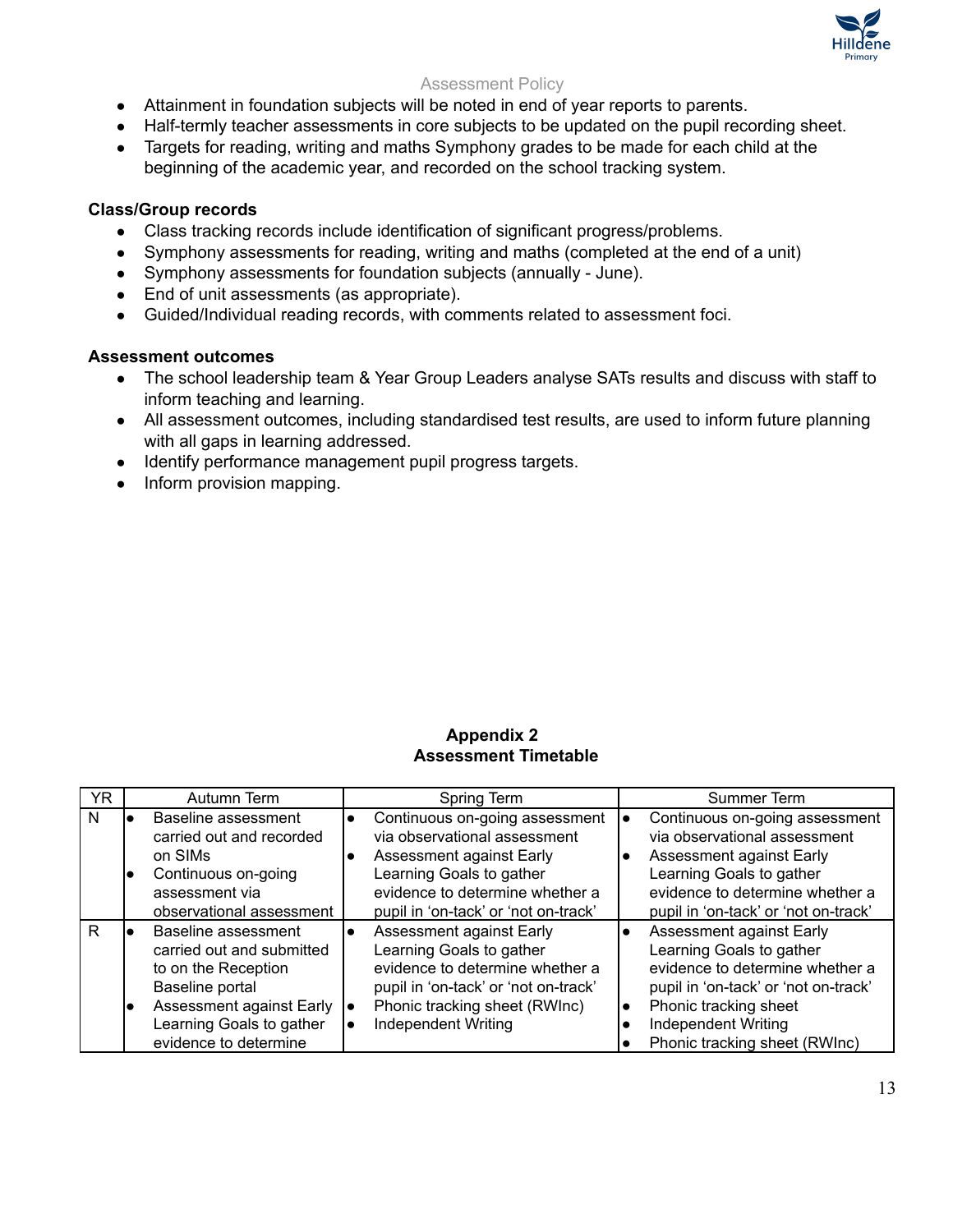

|                | whether a pupil in<br>'on-tack' or 'not on-track'<br>Phonic tracking sheet<br>(RWInc)<br>Independent Writing<br>$\bullet$                                                                                                                                                                                            |                                                                                                                                                                                                                                                                                                             |                                                                                                                                                                                                                                                                                                                                                                                              |
|----------------|----------------------------------------------------------------------------------------------------------------------------------------------------------------------------------------------------------------------------------------------------------------------------------------------------------------------|-------------------------------------------------------------------------------------------------------------------------------------------------------------------------------------------------------------------------------------------------------------------------------------------------------------|----------------------------------------------------------------------------------------------------------------------------------------------------------------------------------------------------------------------------------------------------------------------------------------------------------------------------------------------------------------------------------------------|
| 1              | Conversion of grades<br>$\bullet$<br>from EYFS (ELGs/GLD)<br>to Symphony grades<br>Half-termly Writing, Maths<br>$\bullet$<br>& Reading Symphony<br>assessments<br>Phonic tracking sheet<br>$\bullet$<br>(RWInc)<br>Yr 1/2 Common exception<br>$\bullet$<br>words<br>Independent<br>$\bullet$<br>writing/maths tasks | Half-termly Writing, Maths &<br>$\bullet$<br>Reading Symphony assessments<br>Phonic tracking sheet (RWInc)<br>$\bullet$<br>Yr 1/2 Common exception words<br>$\bullet$<br>Independent Writing/Maths tasks<br>$\bullet$<br>1 <sup>st</sup> half term in school practice<br>$\bullet$<br>phonic screening test | Half-termly Writing, Maths &<br>$\bullet$<br>Reading Symphony assessments<br>Phonic tracking sheet (RWInc)<br>$\bullet$<br>Yr 1/2 Common exception words<br>$\bullet$<br>Independent Writing/Maths tasks<br>$\bullet$<br><b>Phonic Screening test</b><br>$\bullet$<br>administered in June                                                                                                   |
| $\overline{2}$ | Half-termly Writing, Maths<br>$\bullet$<br>& Reading Symphony<br>assessments<br>Phonic tracking sheet<br>(RWInc)<br>Yr 1/2 Common exception<br>$\bullet$<br>words<br>Independent<br>Writing/Maths tasks                                                                                                              | Half-termly Writing, Maths &<br>$\bullet$<br>Reading Symphony assessments<br>Phonic tracking sheet (RWInc)<br>Yr 1/2 Common exception words<br>$\bullet$<br>Independent Writing/Maths tasks<br>Mock KS1 SAT tests<br>$\bullet$                                                                              | Half-termly Writing, Maths &<br>$\bullet$<br>Reading Symphony assessments<br>Phonic tracking sheet (RWInc)<br>$\bullet$<br>Yr 1/2 Common exception words<br>٠<br>Independent Writing/Maths tasks<br>$\bullet$<br>KS1 SATs (Reading and Maths)<br>$\bullet$<br><b>Phonic Screening test</b><br>$\bullet$<br>administered in June of those<br>pupils who did not meet the<br>expected standard |
| 3              | Half-termly Writing, Maths<br>$\bullet$<br>& Reading Symphony<br>assessments<br>Phonic tracking sheet<br>(RWInc)<br>Yr 3/4 Common exception<br>$\bullet$<br>words<br>Independent<br>Writing/Maths tasks                                                                                                              | Half-termly Writing, Maths &<br>$\bullet$<br>Reading Symphony assessments<br>Phonic tracking sheet (RWInc)<br>$\bullet$<br>Yr 3/4 Common exception words<br>$\bullet$<br>Independent Writing/Maths tasks<br>$\bullet$                                                                                       | Half-termly Writing, Maths &<br>$\bullet$<br>Reading Symphony assessments<br>Phonic tracking sheet (RWInc)<br>$\bullet$<br>Yr 3/4 Common exception words<br>$\bullet$<br>Independent Writing/Maths tasks<br>$\bullet$                                                                                                                                                                        |
| 4              | Half-termly Writing, Maths<br>$\bullet$<br>& Reading Symphony<br>assessments<br>Phonic tracking sheet<br>$\bullet$<br>(RWInc)<br>Yr 3/4 Common exception<br>$\bullet$<br>words<br>Independent<br>Writing/Maths tasks                                                                                                 | Half-termly Writing, Maths &<br>$\bullet$<br>Reading Symphony assessments<br>Phonic tracking sheet (RWInc)<br>$\bullet$<br>Yr 3/4 Common exception words<br>$\bullet$<br>Independent Writing/Maths tasks<br>$\bullet$                                                                                       | Half-termly Writing, Maths &<br>$\bullet$<br>Reading Symphony assessments<br>Phonic tracking sheet (RWInc)<br>$\bullet$<br>Yr 3/4 Common exception words<br>$\bullet$<br>Independent Writing/Maths tasks<br>$\bullet$                                                                                                                                                                        |
| 5              | Half-termly Writing, Maths<br>$\bullet$<br>& Reading Symphony<br>assessments<br>Phonic tracking sheet<br>(RWInc)<br>Yr 5/6 Common exception<br>$\bullet$<br>words                                                                                                                                                    | Half-termly Writing, Maths &<br>$\bullet$<br>Reading Symphony assessments<br>Phonic tracking sheet (RWInc)<br>$\bullet$<br>Yr 5/6 Common exception words<br>$\bullet$<br>Independent Writing/Maths tasks<br>$\bullet$                                                                                       | Half-termly Writing, Maths &<br>$\bullet$<br>Reading Symphony assessments<br>Phonic tracking sheet (RWInc)<br>$\bullet$<br>Yr 5/6 Common exception words<br>$\bullet$<br>Independent Writing/Maths tasks<br>$\bullet$                                                                                                                                                                        |